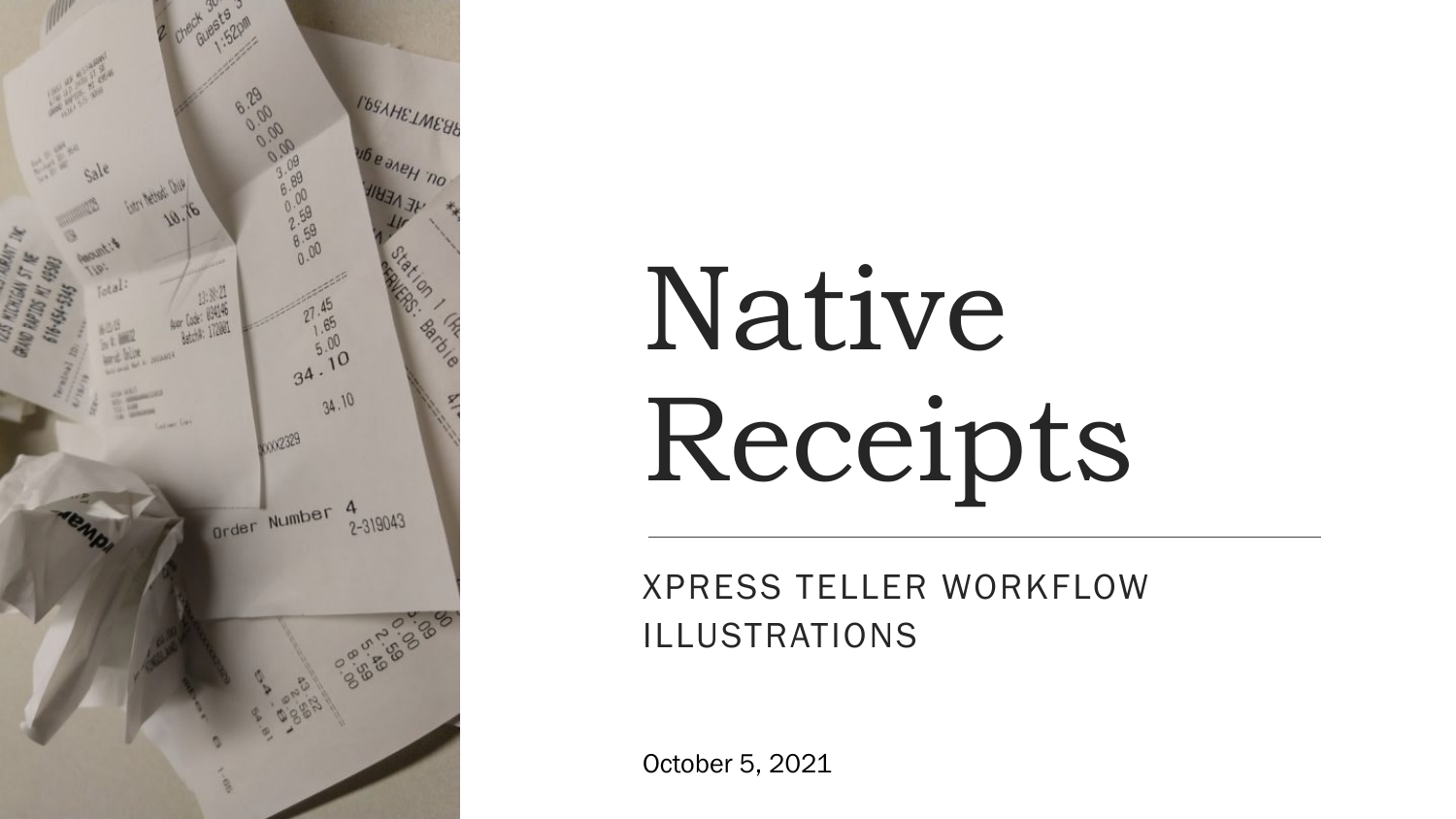# Native Vertical Receipts in Xpress Teller Key Features

Allow tellers to:

- Print hard copy
- Archive (eReceipt) only, no print
- Send to member storage (Strongbox)
- Capture signature
- Scan other pages to include in the archive (deposit slips, IDs, etc.)
- Specify # of copies to print
- Add comments to the archived image

Create workflow controls for:

- When a signature is required
- Conditions for when account balance summary should be suppressed, and what should be included in it, based on who is being served

Include a new indicator for differentiating shared branch receipts

Figure out a new best practice for masking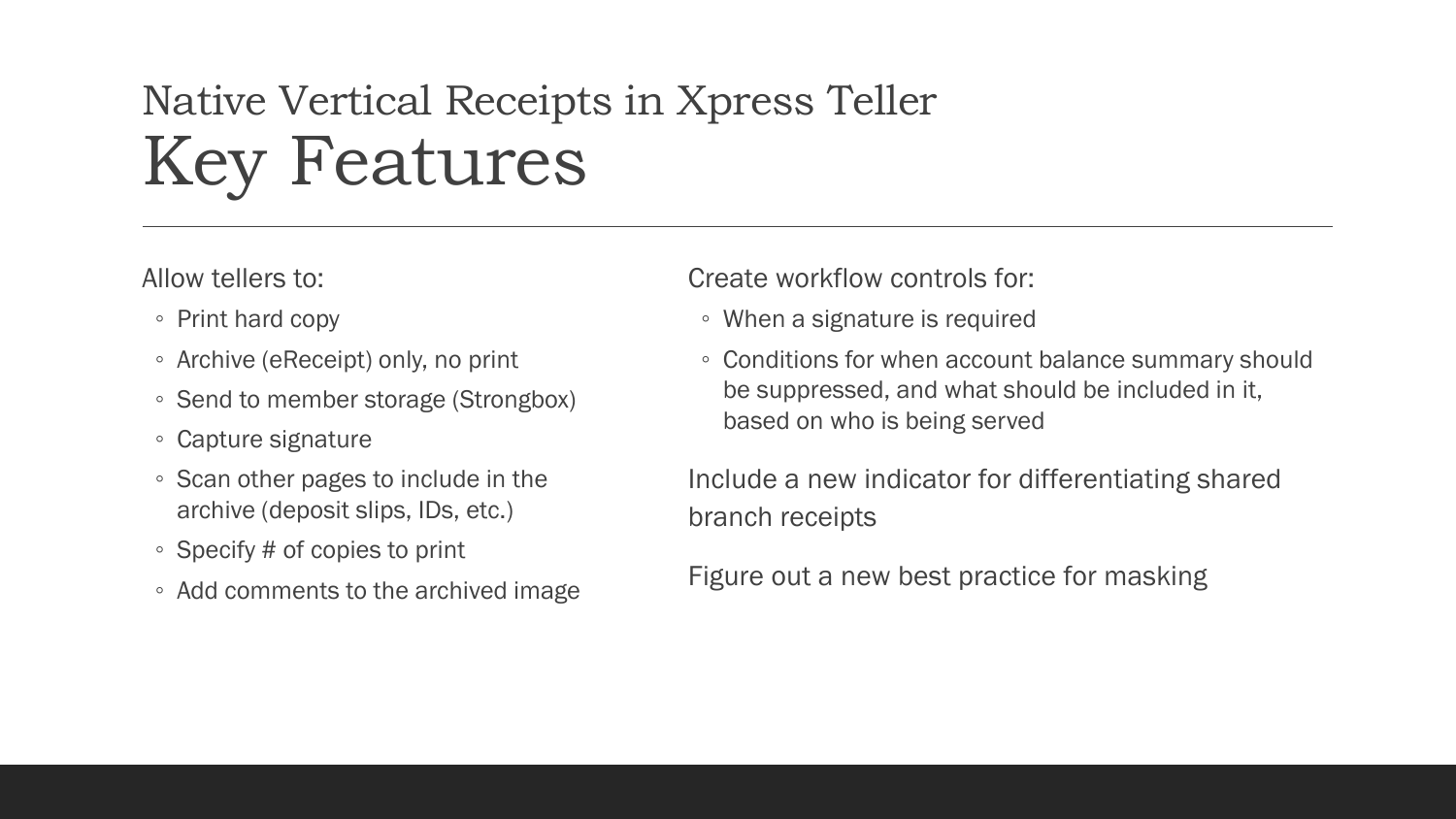## Generating/Archiving an Original Receipt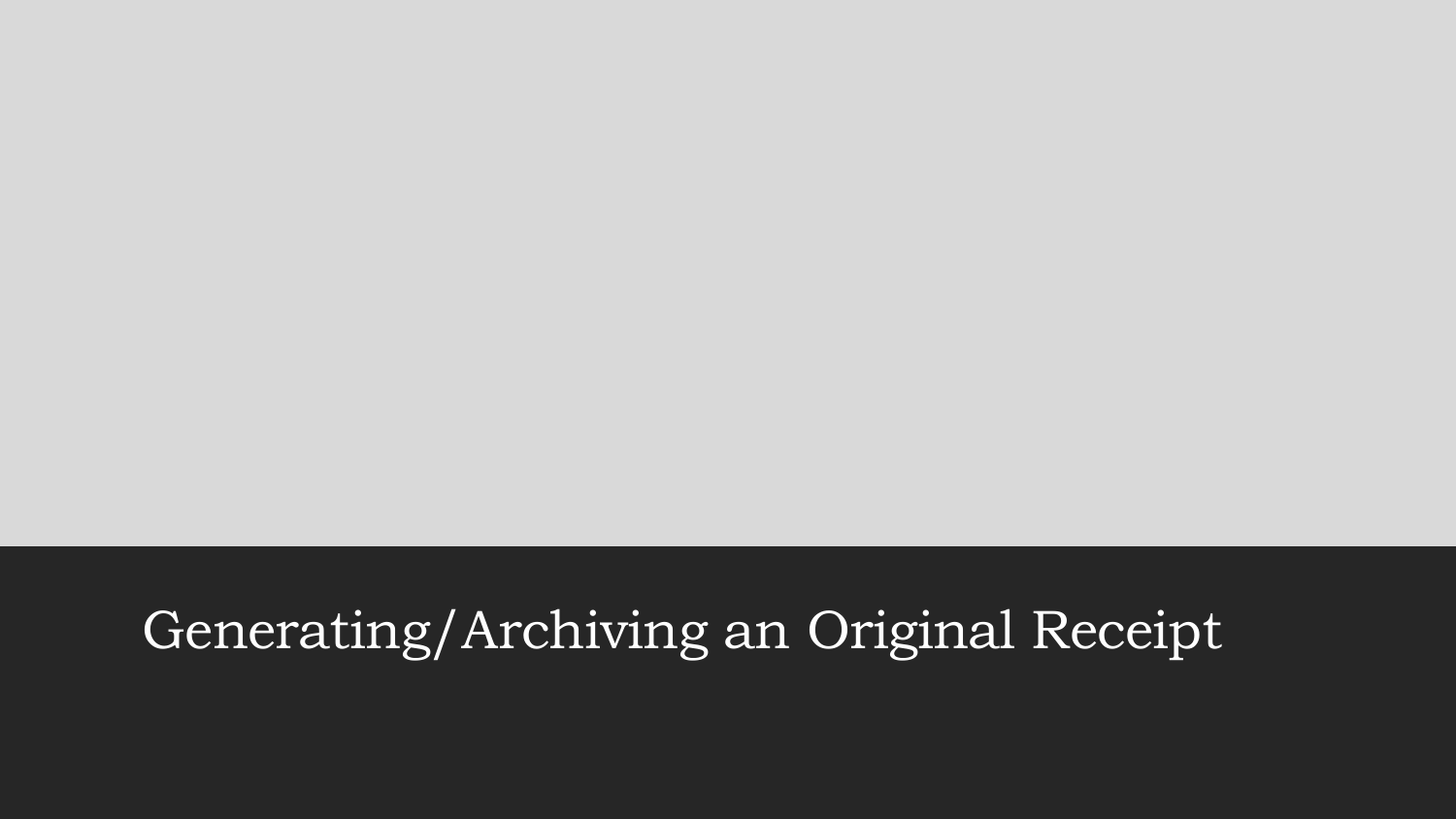$|\!\!\sim\!\!|\!\!\sim$ 

**TOTALS** 

Teller clicks "Post" in CU\*BASE Xpress Teller

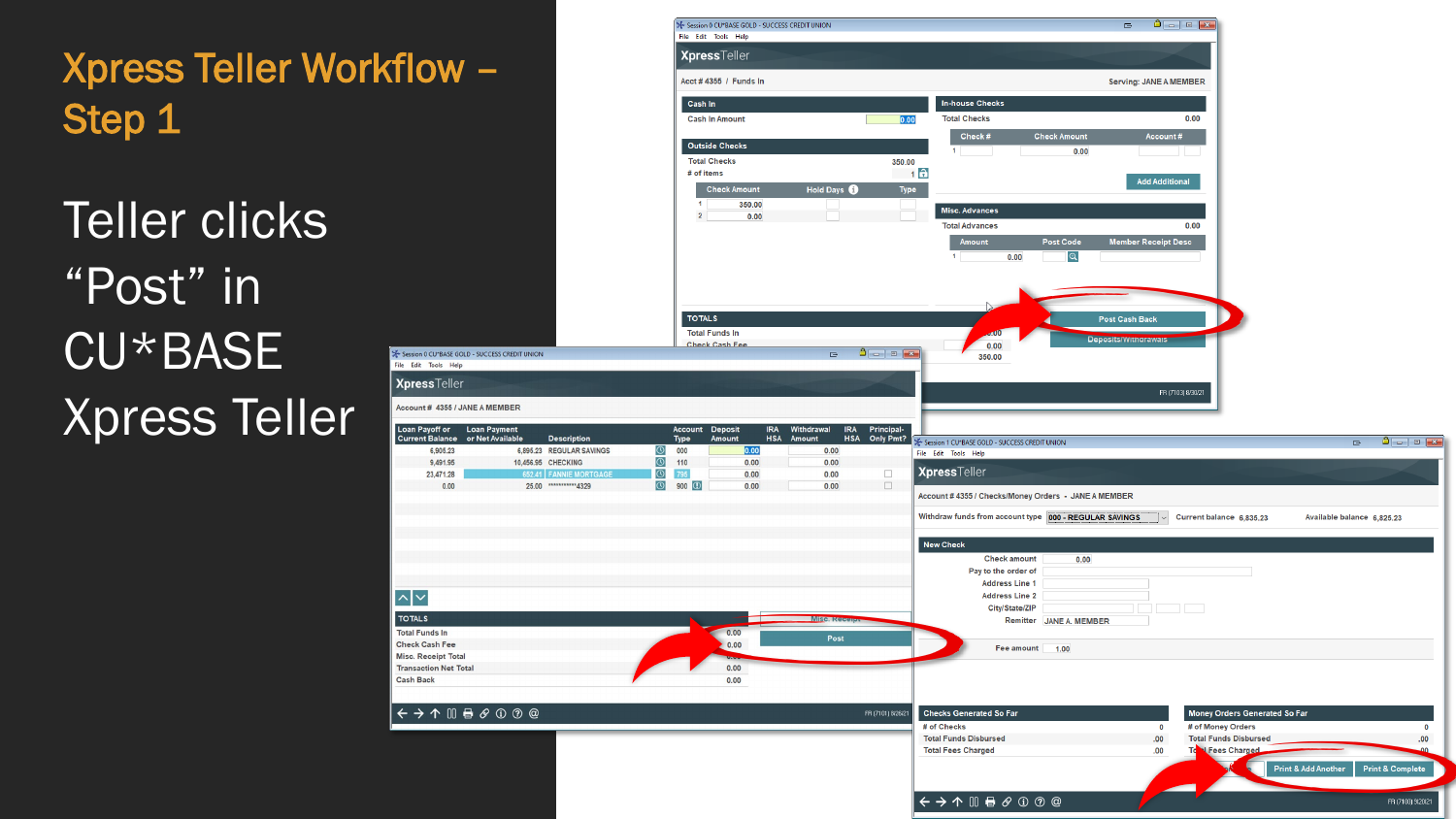After posting is complete, a new application appears showing the receipt

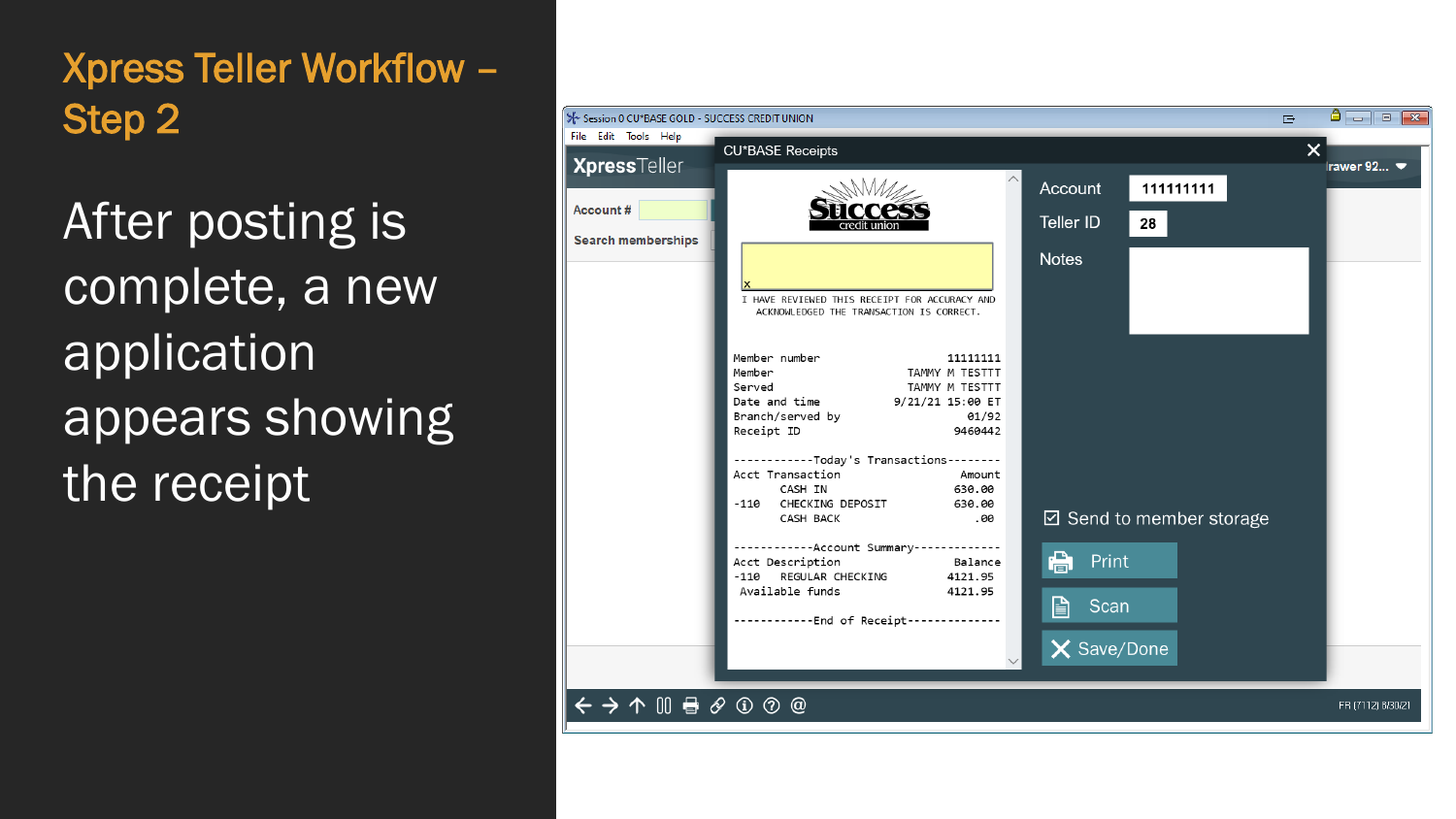# Teller can capture a signature and print

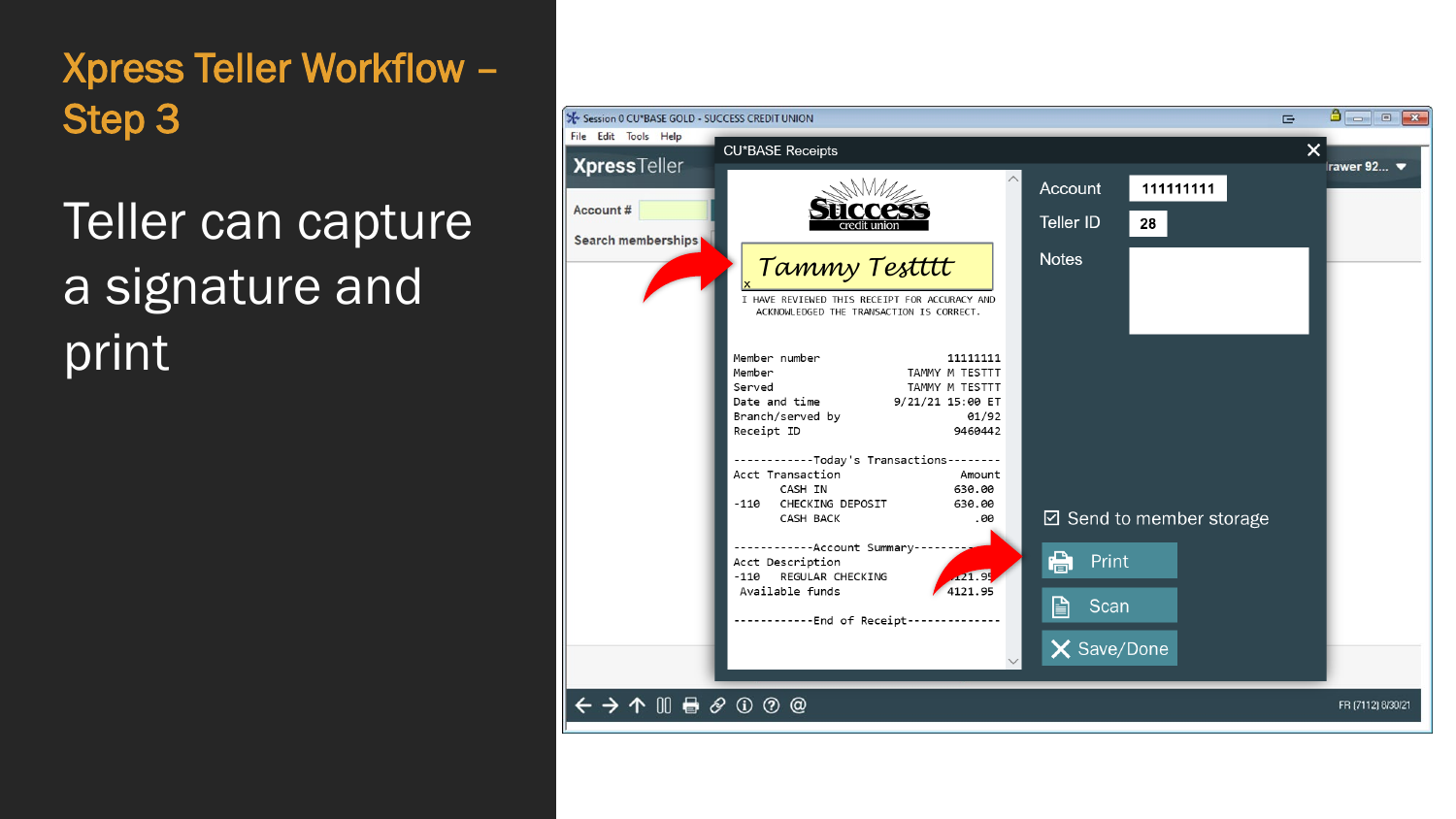Save/Done stores the signed image in the archive and returns to Xpress Teller for the next transaction

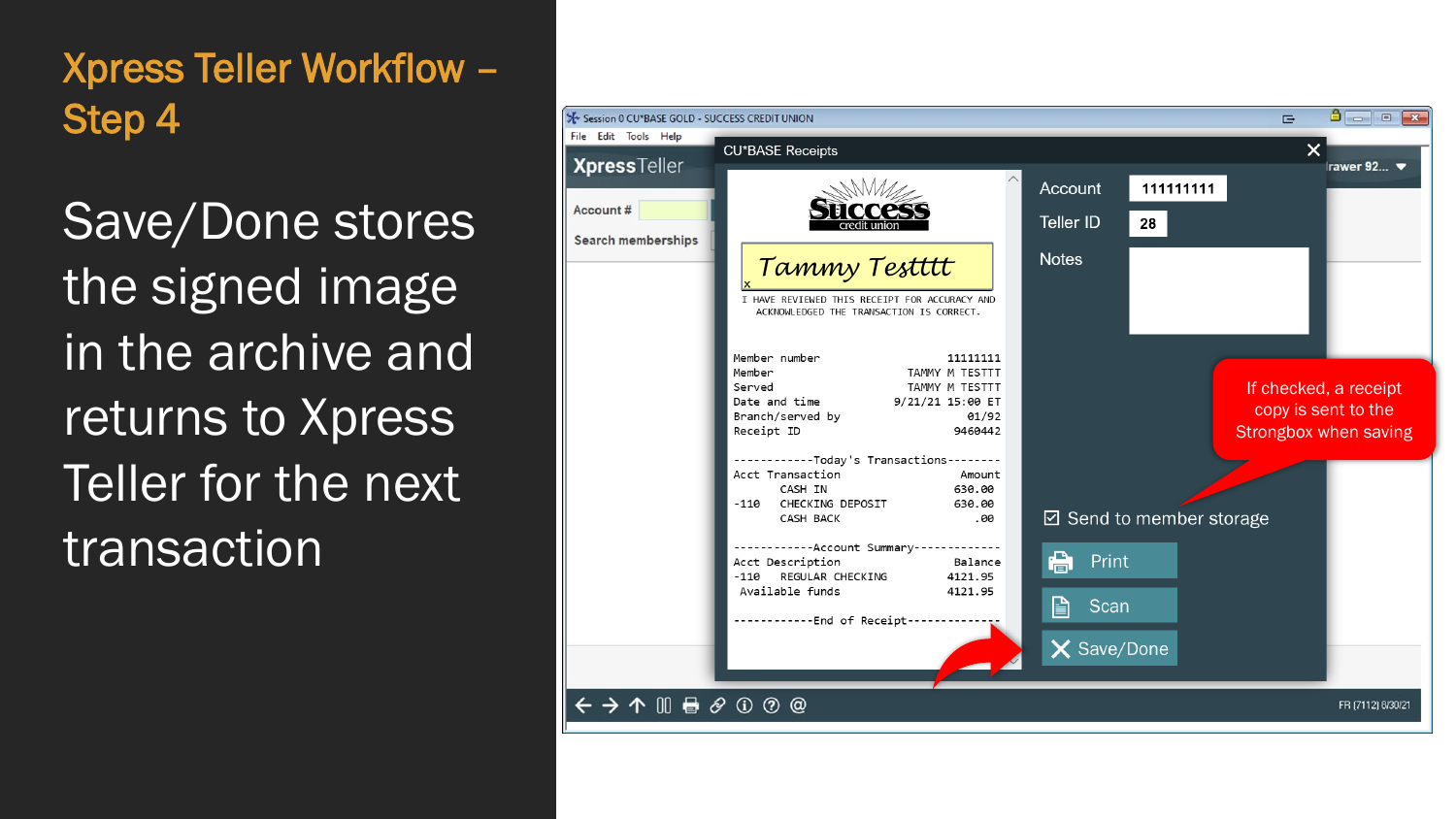## Sweetening the pot: Additional features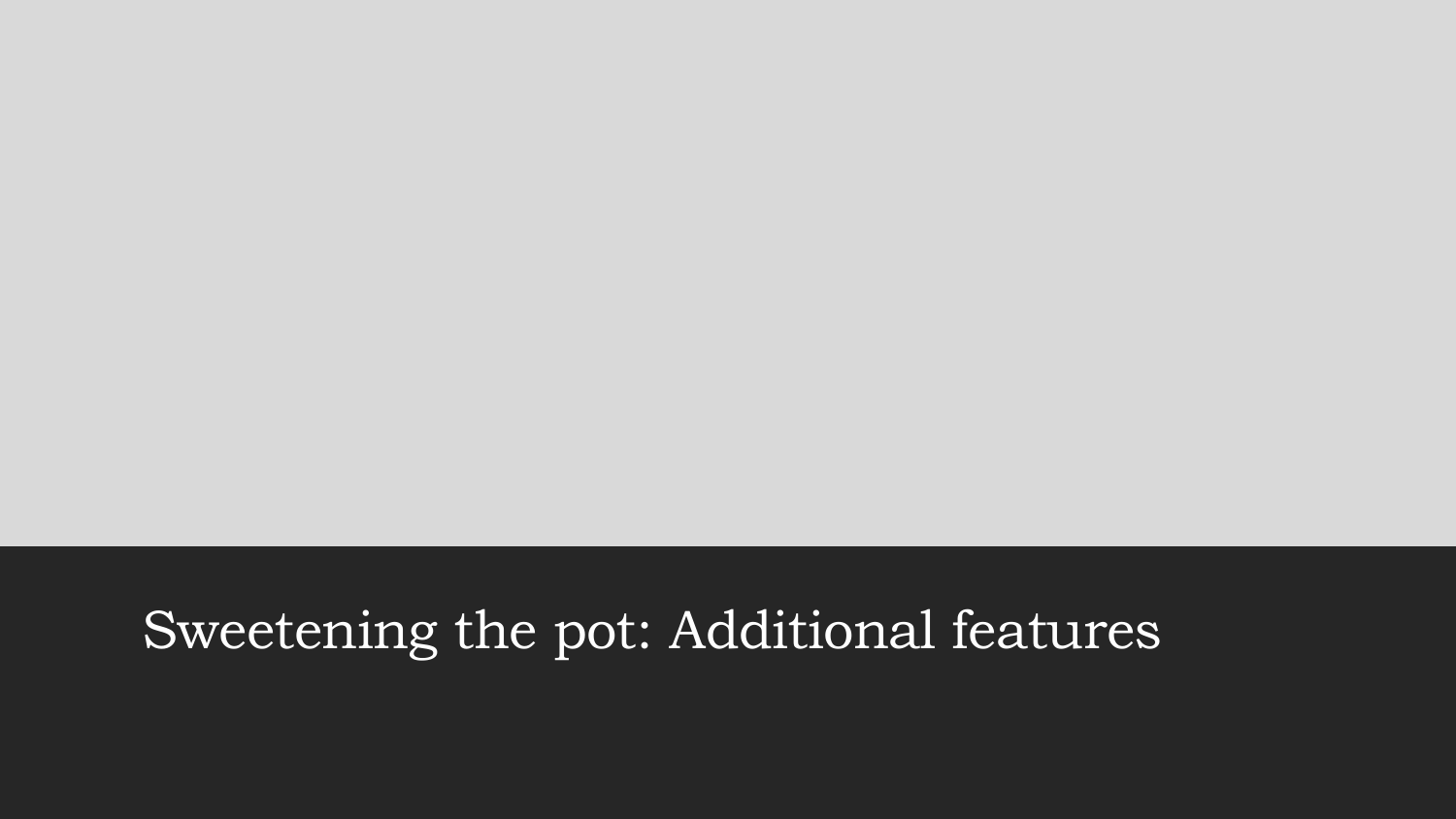

Workflow controls could be used to decide whether or not a signature is needed

(Maybe separate the logo from the acknowledgement/ signature line graphic?)

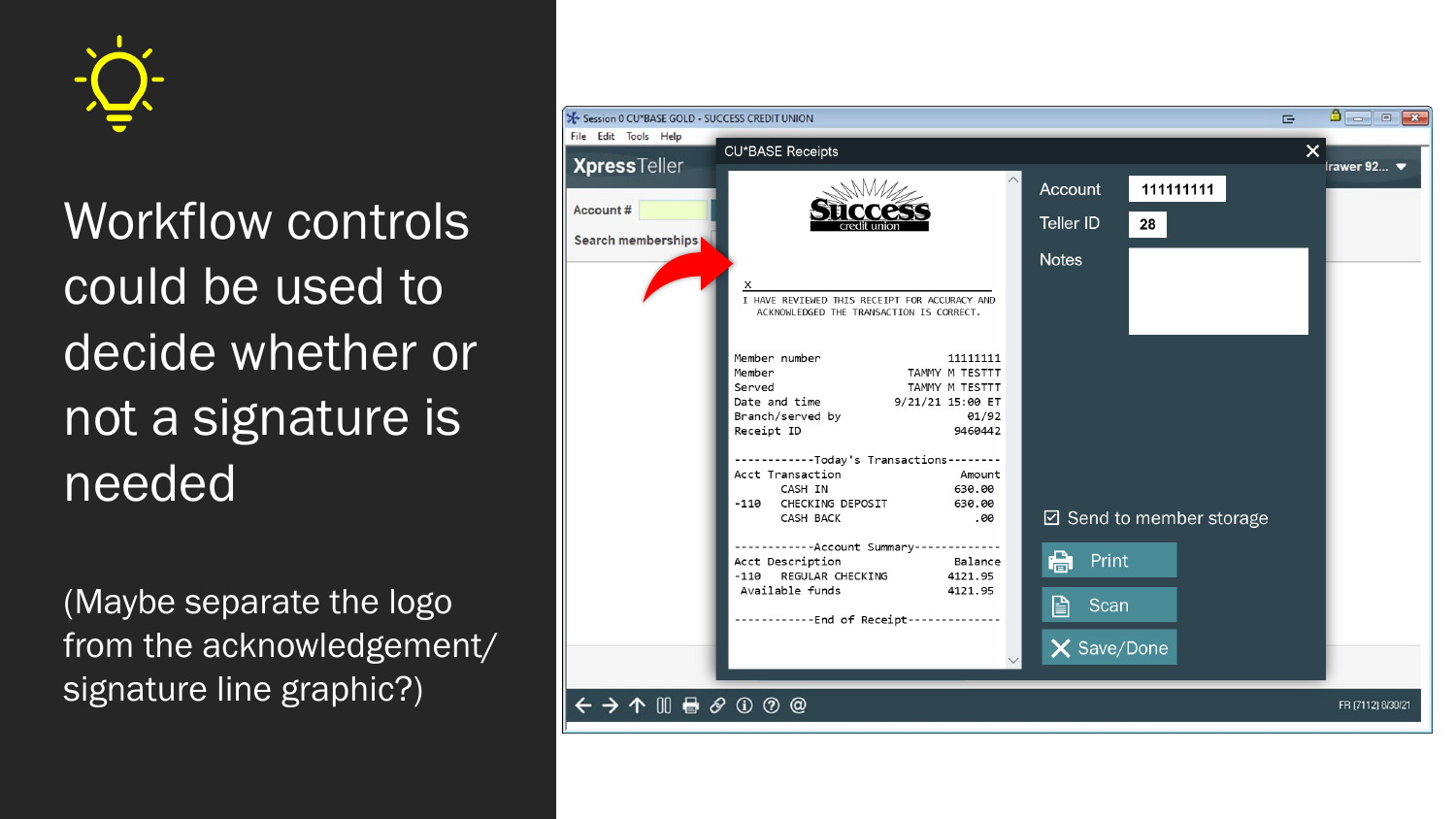

Could allow for multiple hard copies to be printed at the same time

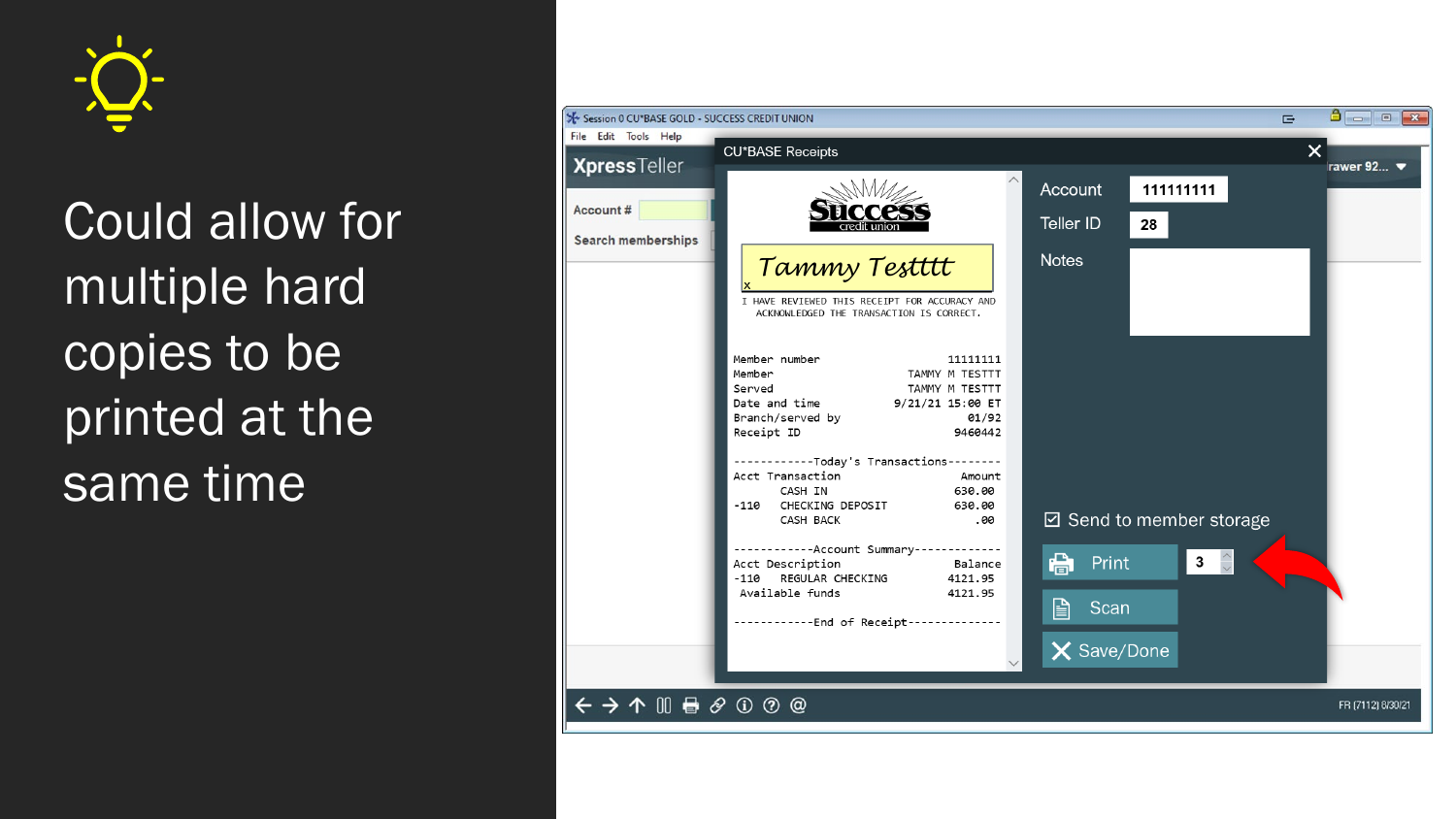

Teller can also optionally scan additional documents to attach to the receipt (such as a deposit slip)

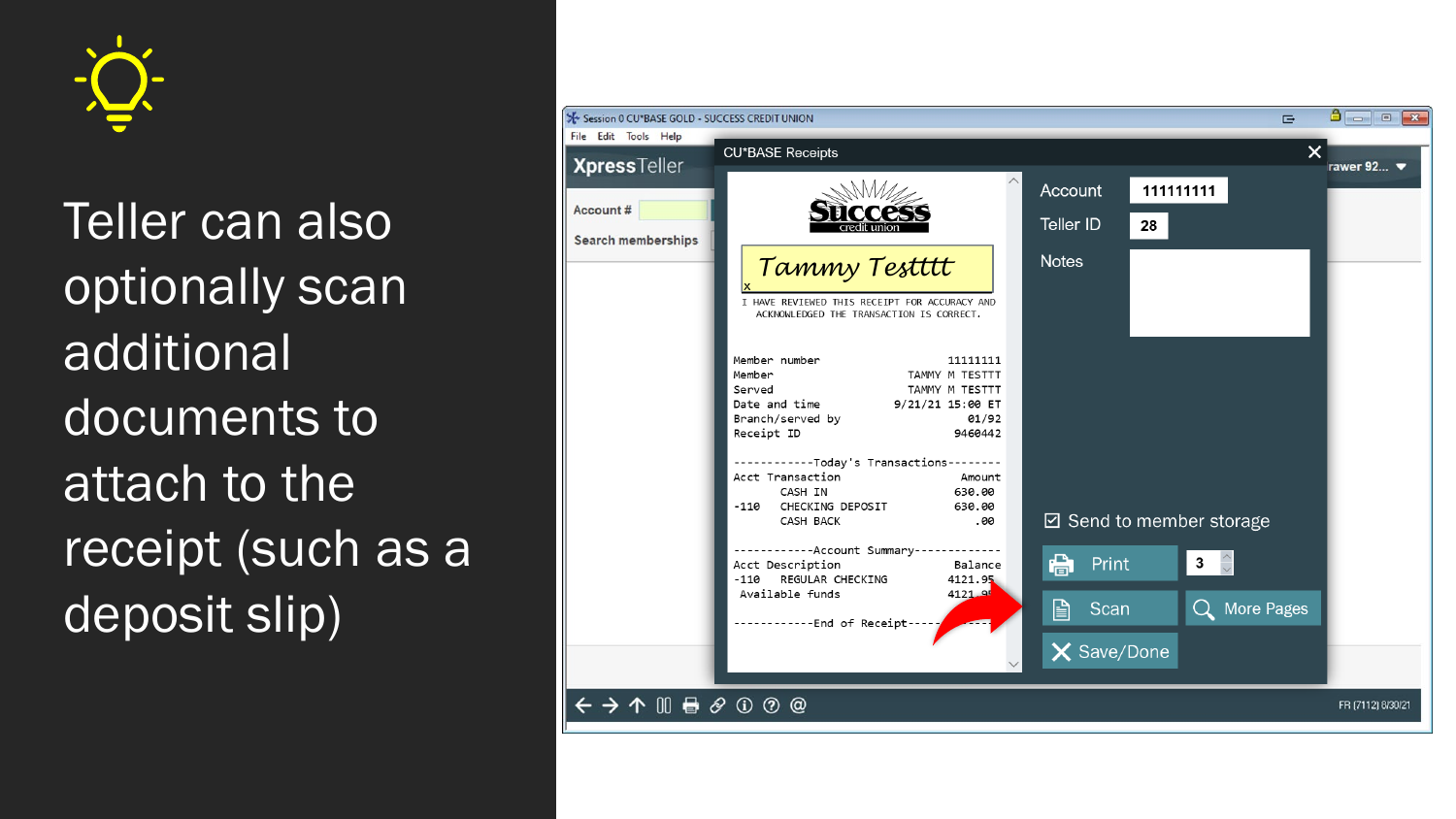

## RE: account number masking

- $\checkmark$  The only data that needs to be masked is the Member number at the top of the receipt (transfer acct #s are masked in the data)
- $\checkmark$  So we don't need to store both masked and unmasked receipts, we can just mask when printing

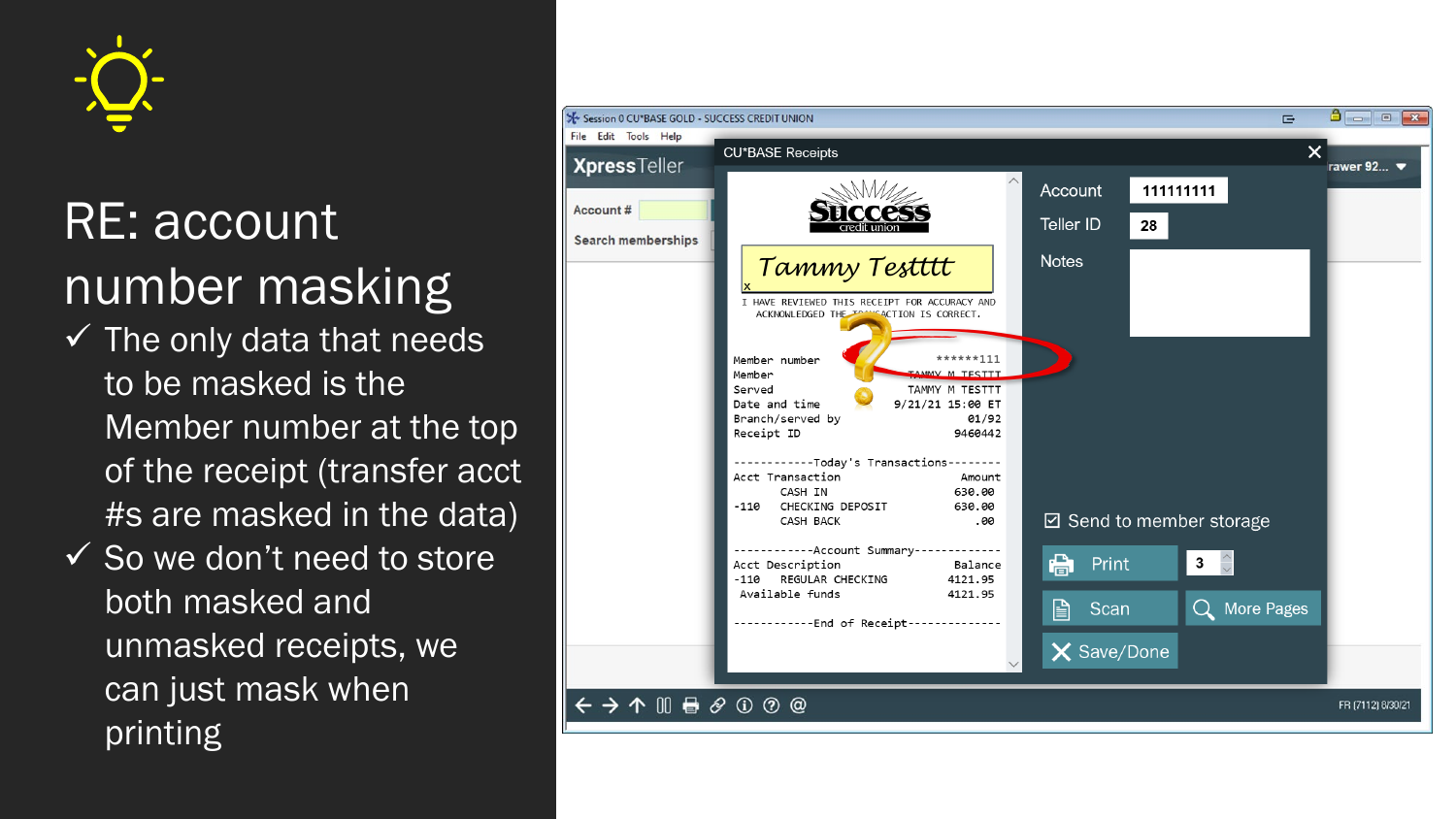

Could we automatically archive without ever displaying this app, based on a workflow control or option on the Xpress Teller screen ?

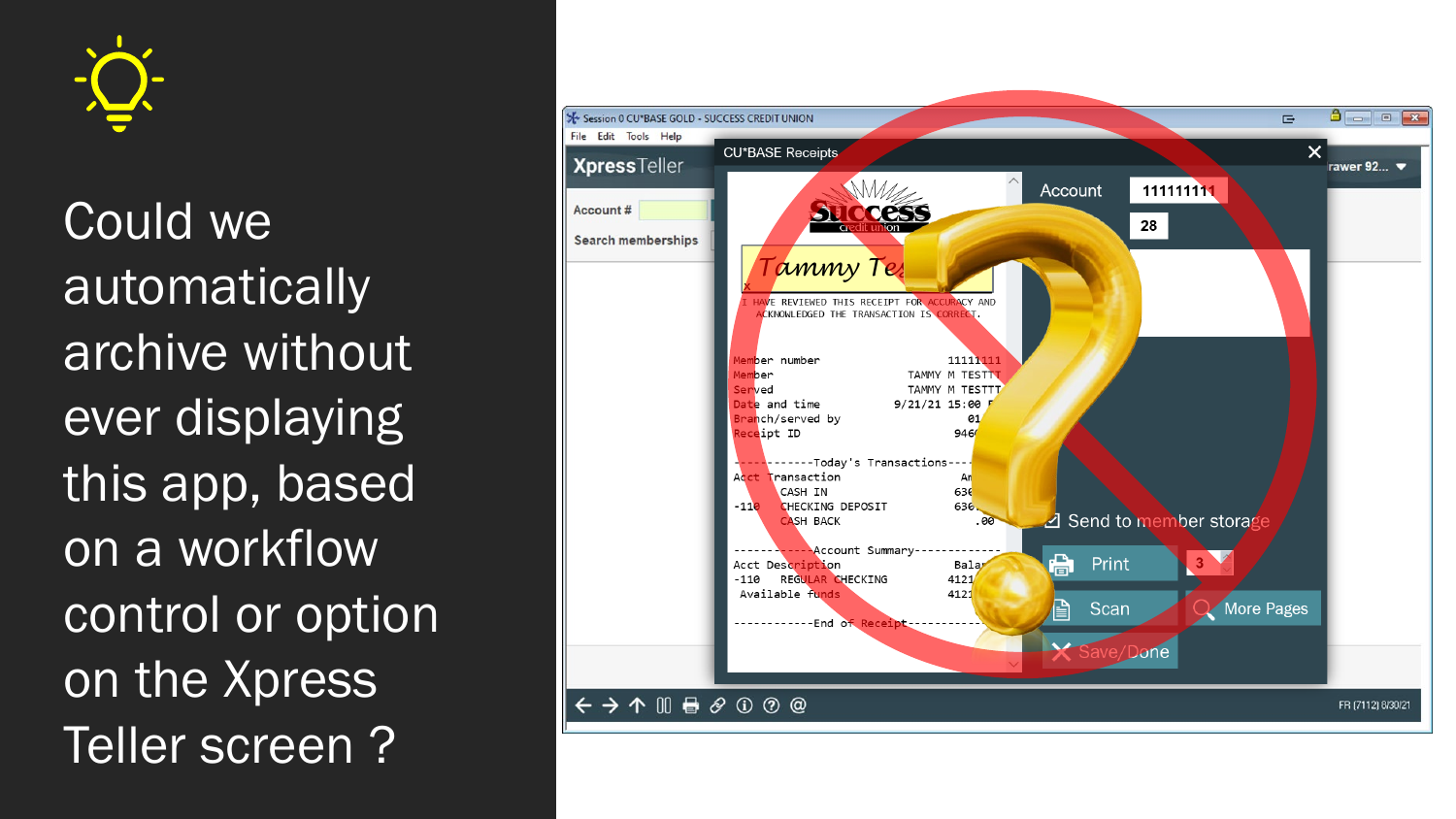Reprinting a Receipt & BR/DR Backup for Archival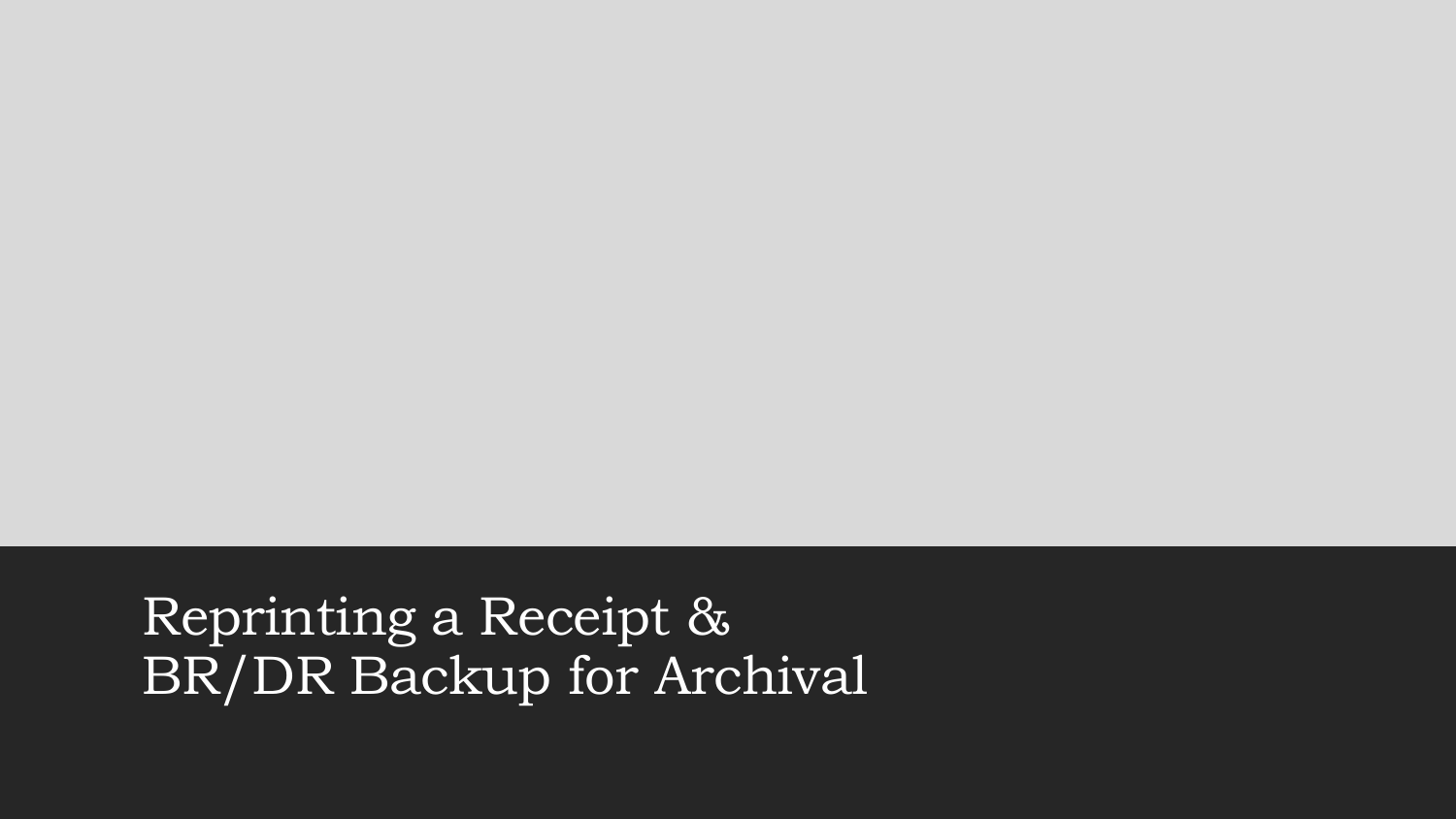When reprinting receipts from transaction history, receipt data is displayed as now

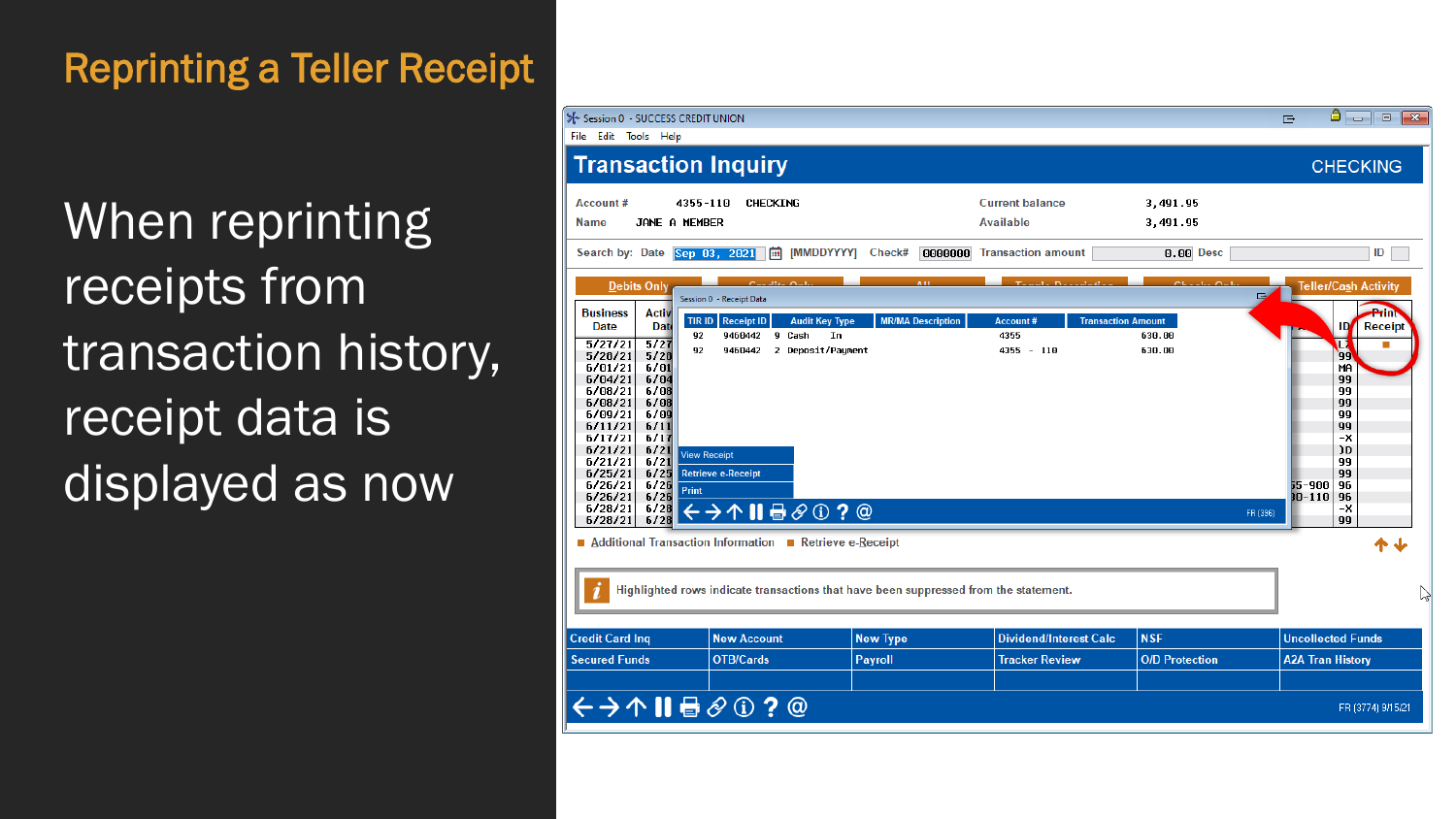A new "View Receipt" option is added...

| Session 0 - SUCCESS CREDIT UNION<br>File Edit Tools Help                                                                                                                                                                                                                                                                                                                            |                                                                                                                                                                                             |                          |                                            |                                                                    | 巨                                                                                                                                                           | $\mathbf{a}$ , $\mathbf{a}$ , $\mathbf{a}$ ,<br>$\mathbf{x}$ |  |  |
|-------------------------------------------------------------------------------------------------------------------------------------------------------------------------------------------------------------------------------------------------------------------------------------------------------------------------------------------------------------------------------------|---------------------------------------------------------------------------------------------------------------------------------------------------------------------------------------------|--------------------------|--------------------------------------------|--------------------------------------------------------------------|-------------------------------------------------------------------------------------------------------------------------------------------------------------|--------------------------------------------------------------|--|--|
| <b>Transaction Inquiry</b>                                                                                                                                                                                                                                                                                                                                                          |                                                                                                                                                                                             | <b>CHECKING</b>          |                                            |                                                                    |                                                                                                                                                             |                                                              |  |  |
| <b>Account #</b><br>4355-110<br><b>Name</b><br>JANE A MEMBER                                                                                                                                                                                                                                                                                                                        | <b>CHECKING</b>                                                                                                                                                                             |                          | <b>Current balance</b><br><b>Available</b> | 3,491.95<br>3,491.95                                               |                                                                                                                                                             |                                                              |  |  |
|                                                                                                                                                                                                                                                                                                                                                                                     | Search by: Date Sep 03, 2021 [6] [MMDDYYYY] Check#                                                                                                                                          |                          | 0000000 Transaction amount                 | 0.00 Desc                                                          |                                                                                                                                                             | ID                                                           |  |  |
| <b>Debits Only</b><br><b>Business</b><br>Activ<br>Date<br><b>Date</b><br>92<br>5/27<br>5/27/21<br>92<br>5/28/21<br>5/28<br>6/01/21<br>6/01<br>6/04/21<br>6/04<br>6/08/21<br>6/08<br>6/08/21<br>6/08<br>6/09/21<br>6/09<br>6/11/21<br>6/11<br>6/17/21<br>6/17<br>6/21/21<br>K<br>6/21/21<br>679<br>6/25<br>6/25/21<br>6/26/21<br>6/26<br>Print<br>6/26/21<br>6/26<br>6/28/21<br>6/28 | $C$ ro dito Onli<br>Session 0 - Receipt Data<br>TIR ID Receipt ID<br><b>Audit Key Type</b><br>9460442<br>9 Cash<br>In<br>2 Deposit/Payment<br>9460442<br>View Receipt<br>Retrieve e-Receipt | <b>MR/MA Description</b> | <b>Account#</b><br>4355<br>$4355 - 110$    | Chaelis Only<br>G<br><b>Transaction Amount</b><br>630.00<br>630.00 | <b>Teller/Cash Activity</b><br>ID<br>Acct<br>LZ<br>99<br>MA<br>99<br>99<br>99<br>99<br>99<br>-X<br>)D<br>99<br>99<br>15-900<br>96<br>96<br>$10 - 110$<br>-х | Print<br><b>Receipt</b><br>ш                                 |  |  |
| FR (396)<br>99<br>6/28/21<br>6/28<br>■ Additional Transaction Information ■ Retrieve e-Receipt                                                                                                                                                                                                                                                                                      |                                                                                                                                                                                             |                          |                                            |                                                                    |                                                                                                                                                             |                                                              |  |  |
| Highlighted rows indicate transactions that have been suppressed from the statement.                                                                                                                                                                                                                                                                                                |                                                                                                                                                                                             |                          |                                            |                                                                    |                                                                                                                                                             |                                                              |  |  |
| <b>Credit Card Inq</b>                                                                                                                                                                                                                                                                                                                                                              | <b>New Account</b>                                                                                                                                                                          | <b>New Type</b>          | <b>Dividend/Interest Calc</b>              | <b>NSF</b>                                                         | <b>Uncollected Funds</b>                                                                                                                                    |                                                              |  |  |
| <b>Secured Funds</b>                                                                                                                                                                                                                                                                                                                                                                | <b>OTB/Cards</b>                                                                                                                                                                            | <b>Payroll</b>           | <b>Tracker Review</b>                      | <b>O/D</b> Protection                                              | <b>A2A Tran History</b>                                                                                                                                     |                                                              |  |  |
| ←→↑Ⅱা☆⊙?◎<br>FR (3774) 9/15/21                                                                                                                                                                                                                                                                                                                                                      |                                                                                                                                                                                             |                          |                                            |                                                                    |                                                                                                                                                             |                                                              |  |  |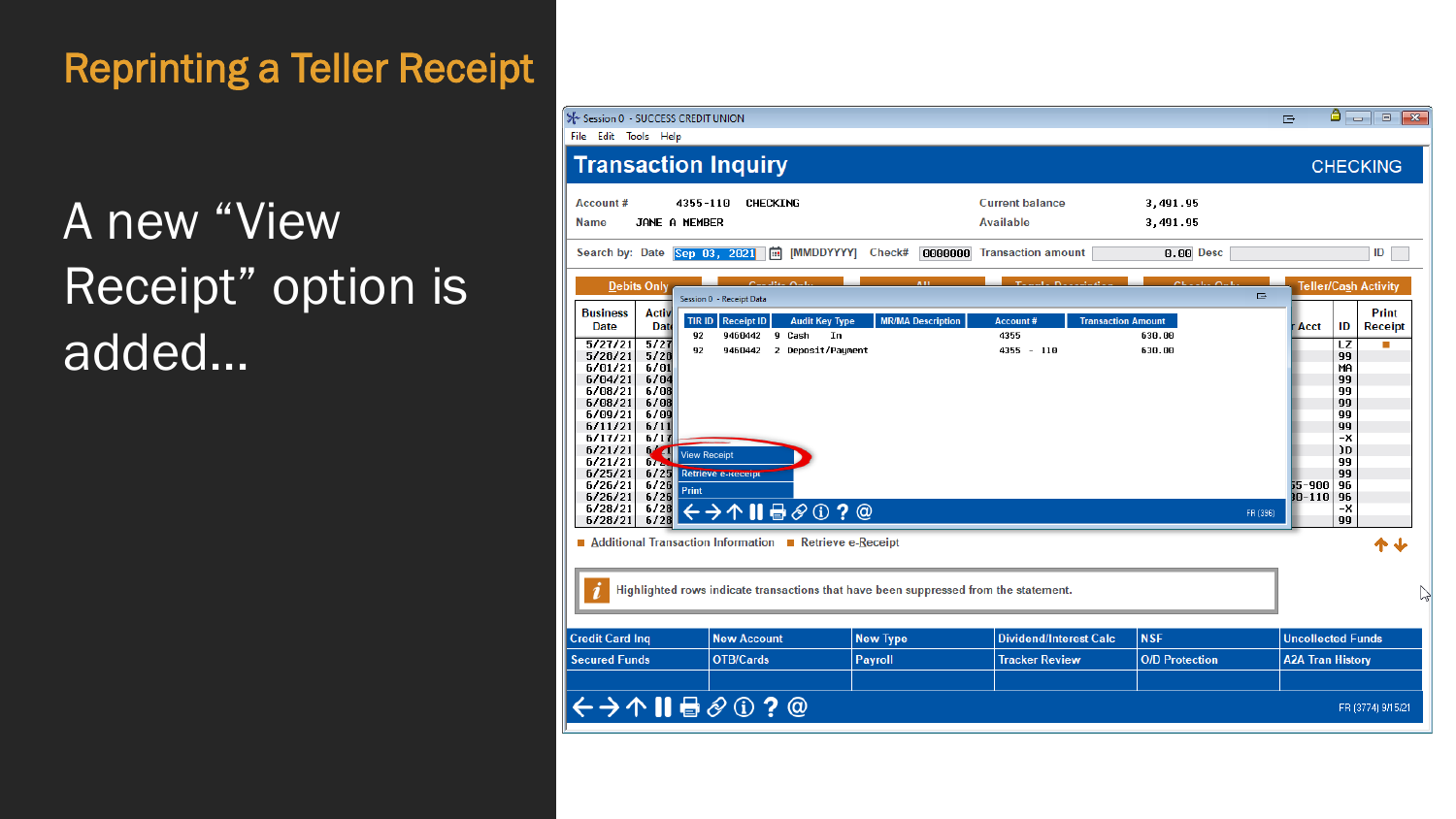# ...which shows the receipt in a new GOLD window

| Session 0 - SUCCESS CREDIT UNION<br>File Edit Tools Help                                                                                                                                                                                                                                                                                                                                                                                                                                                                                                                                                                                                                                                                                                                                                                                                                                    |                                                  |                                                                                                                                                                                                                                                                                                                                                                                                                                  |                       | Since there's no logo here, we<br>should pull the CU name in, too                                                                                                                                                                       |  |  |  |
|---------------------------------------------------------------------------------------------------------------------------------------------------------------------------------------------------------------------------------------------------------------------------------------------------------------------------------------------------------------------------------------------------------------------------------------------------------------------------------------------------------------------------------------------------------------------------------------------------------------------------------------------------------------------------------------------------------------------------------------------------------------------------------------------------------------------------------------------------------------------------------------------|--------------------------------------------------|----------------------------------------------------------------------------------------------------------------------------------------------------------------------------------------------------------------------------------------------------------------------------------------------------------------------------------------------------------------------------------------------------------------------------------|-----------------------|-----------------------------------------------------------------------------------------------------------------------------------------------------------------------------------------------------------------------------------------|--|--|--|
| <b>Transaction Inquiry</b>                                                                                                                                                                                                                                                                                                                                                                                                                                                                                                                                                                                                                                                                                                                                                                                                                                                                  | <b>Transaction Receipt</b>                       |                                                                                                                                                                                                                                                                                                                                                                                                                                  |                       | <b>CHECKING</b>                                                                                                                                                                                                                         |  |  |  |
| Account#<br>4355-110<br><b>CHECKING</b><br>JANE A MEMBER<br><b>Name</b><br>Search by: Date Sep 03, 2021 [ [ MMDDYYYY] Che<br>Cradita Only<br><b>Debits Only</b><br>Session 0 - Receipt Data<br><b>Activ</b><br><b>Business</b><br>TIR ID Receipt ID<br><b>Audit Key Type</b><br>Date<br>Date<br>92<br>9460442 9 Cash<br>In<br>5/27/21<br>5/27<br>92<br>9460442 2 Deposit/Payment<br>5/28/21<br>5/28<br>6/01/21<br>6/01<br>6/04/21<br>6/04<br>6/08/21<br>6/08<br>6/08/21<br>6/08<br>6/09/21<br>6/09<br>6/11/21<br>6/11<br>6/17/21<br>6/17<br>6/21/21<br>$\sim$ $\sim$ $\sim$<br><b>View Receipt</b><br>6/21/21<br>672<br>Retrieve e-Receipt<br>6/25<br>6/25/21<br>6/26/21<br>6/26<br>Print<br>6/26/21<br>6/26<br>$\leftrightarrow$ $\land$ $\parallel$ $\oplus$ $\otimes$ $\oplus$ ? $\circ$<br>6/28/21<br>6/28<br>6/28<br>6/28/21<br>■ Additional Transaction Information ■ Retrieve e-Rece | Member<br>Served<br>Receipt ID<br>-110<br>$-110$ | SUCCESS CREDIT UNION<br>Member number<br>JANE A MEMBER<br>JANE A MEMBER<br>Date and time<br>9/21/21 15:00 ET<br>Branch/served by<br>-----------Today's Transactions--------<br>Acct Transaction<br>CASH IN<br>CHECKING DEPOSIT<br>CASH BACK<br>------------Account Summary-------------<br>Acct Description<br>Balance<br>REGULAR CHECKING<br>4121.95<br>Available funds<br>4121.95<br>------------ End of Receipt-------------- |                       | ID<br><b>Teller/Cash Activity</b><br>G<br>Print<br>ID<br><b>Acct</b><br>Receipt<br>$\overline{\mathsf{LZ}}$<br>99<br>MA<br>99<br>99<br>99<br>99<br>99<br>-X<br>)D<br>99<br>99<br>5-900<br>96<br>$0 - 110$<br>96<br>-х<br>FR (396)<br>99 |  |  |  |
| Highlighted rows indicate transactions that have be                                                                                                                                                                                                                                                                                                                                                                                                                                                                                                                                                                                                                                                                                                                                                                                                                                         |                                                  | ऻ←→↑Ⅱ₱ℰ◑?@                                                                                                                                                                                                                                                                                                                                                                                                                       |                       |                                                                                                                                                                                                                                         |  |  |  |
| <b>New Account</b><br><b>Credit Card Ing</b>                                                                                                                                                                                                                                                                                                                                                                                                                                                                                                                                                                                                                                                                                                                                                                                                                                                | <b>New Type</b>                                  | <b>Dividend/Interest Calc</b>                                                                                                                                                                                                                                                                                                                                                                                                    | <b>NSF</b>            | <b>Uncollected Funds</b>                                                                                                                                                                                                                |  |  |  |
| <b>Secured Funds</b><br>OTB/Cards                                                                                                                                                                                                                                                                                                                                                                                                                                                                                                                                                                                                                                                                                                                                                                                                                                                           | <b>Payroll</b>                                   | <b>Tracker Review</b>                                                                                                                                                                                                                                                                                                                                                                                                            | <b>O/D</b> Protection | <b>A2A Tran History</b>                                                                                                                                                                                                                 |  |  |  |
| $\leftrightarrow$ $\rightarrow$ $\land$ $\parallel$ $\oplus$ $\oslash$ $\odot$ ? $\circ$<br>FR (3774) 9/15/21                                                                                                                                                                                                                                                                                                                                                                                                                                                                                                                                                                                                                                                                                                                                                                               |                                                  |                                                                                                                                                                                                                                                                                                                                                                                                                                  |                       |                                                                                                                                                                                                                                         |  |  |  |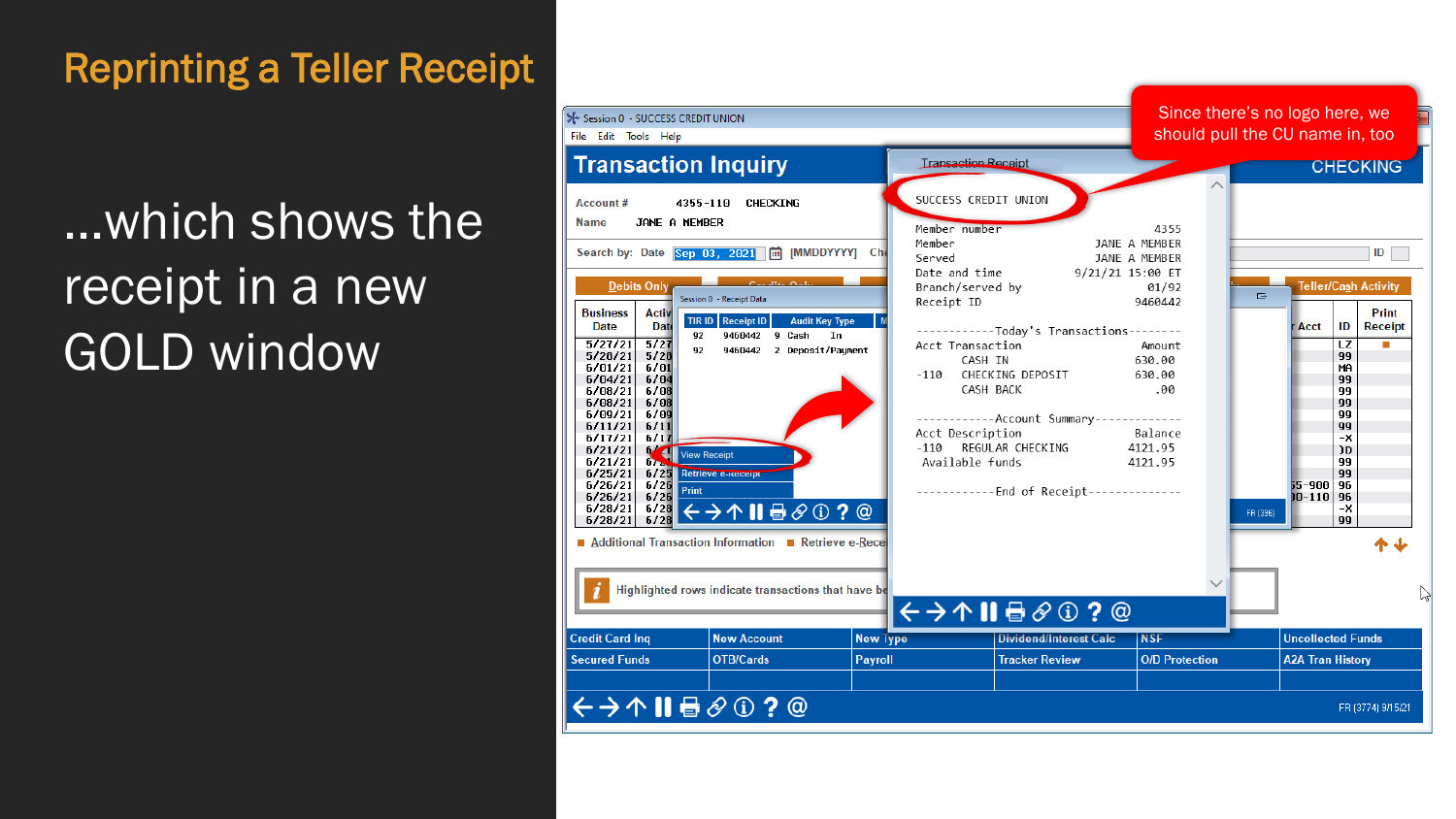Can reprint to a laser printer (as now)

Could also print and scan (if original wasn't archived for some reason)

| Session 0 - SUCCESS CREDIT UNION<br>File Edit Tools Help                                                                                                                                                                                                                                                                                                                                                                                                                                                                                                                                                                                                                                                                                                                                                                                                                                                                                       |                                                                                                                                                                                                                                                                                                                                                                                                                                                                                                                                                                                                                                          | $\theta$ $\theta$ $\theta$ $\mathbf{x}$<br>$\Box$                                                                                                                                                                        |
|------------------------------------------------------------------------------------------------------------------------------------------------------------------------------------------------------------------------------------------------------------------------------------------------------------------------------------------------------------------------------------------------------------------------------------------------------------------------------------------------------------------------------------------------------------------------------------------------------------------------------------------------------------------------------------------------------------------------------------------------------------------------------------------------------------------------------------------------------------------------------------------------------------------------------------------------|------------------------------------------------------------------------------------------------------------------------------------------------------------------------------------------------------------------------------------------------------------------------------------------------------------------------------------------------------------------------------------------------------------------------------------------------------------------------------------------------------------------------------------------------------------------------------------------------------------------------------------------|--------------------------------------------------------------------------------------------------------------------------------------------------------------------------------------------------------------------------|
| <b>Transaction Inquiry</b>                                                                                                                                                                                                                                                                                                                                                                                                                                                                                                                                                                                                                                                                                                                                                                                                                                                                                                                     | <b>Transaction Receipt</b>                                                                                                                                                                                                                                                                                                                                                                                                                                                                                                                                                                                                               | X<br><b>CHECKING</b>                                                                                                                                                                                                     |
| Account #<br>4355-110<br>CHECKING<br>JANE A MEMBER<br>Name<br>Search by: Date Sep 03, 2021 [11] [MMDDYYYY] Che<br>Cradita Only<br><b>Debits Only</b><br>Session 0 - Receipt Data<br><b>Business</b><br><b>Activ</b><br>TIR ID Receipt ID<br><b>Audit Key Type</b><br>Date<br><b>Date</b><br>9 Cash<br>9460442<br>In<br>92<br>5/27/21<br>5/27<br>92<br>9460442 2 Deposit/Payment<br>5/28/21<br>5/28<br>6/01/21<br>6/01<br>6/04/21<br>6/04<br>6/08/21<br>6/08<br>6/08/21<br>6/08<br>6/09/21<br>6/09<br>6/11/21<br>6/11<br>6/17/21<br>6/17<br>6/21/21<br>6/21<br><b>View Receipt</b><br>6/21/21<br>6/21<br><b>Retrieve e-Receipt</b><br>6/25/21<br>6/25<br>6/26/21<br>6/26<br>Print<br>6/26/21<br>6/26<br>$\frac{6/28}{5/28}$ $\leftrightarrow$ $\land$ II $\oplus$ $\oslash$ $\odot$ ? $\odot$<br>6/28/21<br>6/28<br>6/28/21<br>Additional Transaction Information <b>Retrieve e-Rece</b><br>Highlighted rows indicate transactions that have be | SUCCESS CREDIT UNION<br>Member number<br>4355<br>JANE A MEMBER<br>Member<br>Served<br>JANE A MEMBER<br>Date and time<br>9/21/21 15:00 ET<br>Branch/served by<br>01/92<br>9460442<br>Receipt ID<br>-----------Today's Transactions--------<br>Acct Transaction<br>Amount<br>CASH TN<br>630.00<br>CHECKING DEPOSIT<br>630.00<br>$-110$<br>CASH BACK<br>.00<br>------------Account Summary-------------<br>Acct Description<br>Balance<br>REGULAR CHECKING<br>4121.95<br>-110<br>Available funds<br>4121.95<br>------------End of Receipt--------------<br>$\leftarrow$ $\rightarrow$ $\uparrow$ $\parallel$ $\oplus$ $\oslash$ 0 ? $\circ$ | ID<br><b>Teller/Cash Activity</b><br>G<br>Print<br>ID<br><b>Acct</b><br>Receipt<br>LZ<br>m.<br>99<br>MA<br>99<br>99<br>99<br>99<br>99<br>-X<br>)D<br>99<br>99<br>$5 - 900$<br>96<br>10-110<br>96<br>-x<br>FR (396)<br>99 |
| <b>Credit Card Ing</b><br><b>New Account</b>                                                                                                                                                                                                                                                                                                                                                                                                                                                                                                                                                                                                                                                                                                                                                                                                                                                                                                   | <b>New Type</b><br><b>NSF</b><br><b>Nend/Interest Calc</b><br>Div                                                                                                                                                                                                                                                                                                                                                                                                                                                                                                                                                                        | <b>Uncollected Funds</b>                                                                                                                                                                                                 |
| <b>Secured Funds</b><br>OTB/Cards                                                                                                                                                                                                                                                                                                                                                                                                                                                                                                                                                                                                                                                                                                                                                                                                                                                                                                              | <b>Payroll</b><br>Review<br><b>O/D</b> Protection                                                                                                                                                                                                                                                                                                                                                                                                                                                                                                                                                                                        | <b>A2A Tran History</b>                                                                                                                                                                                                  |
| $\leftrightarrow$ $\rightarrow$ $\land$ $\parallel$ $\oplus$ $\oslash$ $\odot$ $\gtrsim$ $\circ$                                                                                                                                                                                                                                                                                                                                                                                                                                                                                                                                                                                                                                                                                                                                                                                                                                               |                                                                                                                                                                                                                                                                                                                                                                                                                                                                                                                                                                                                                                          | FR (3774) 9/15/21                                                                                                                                                                                                        |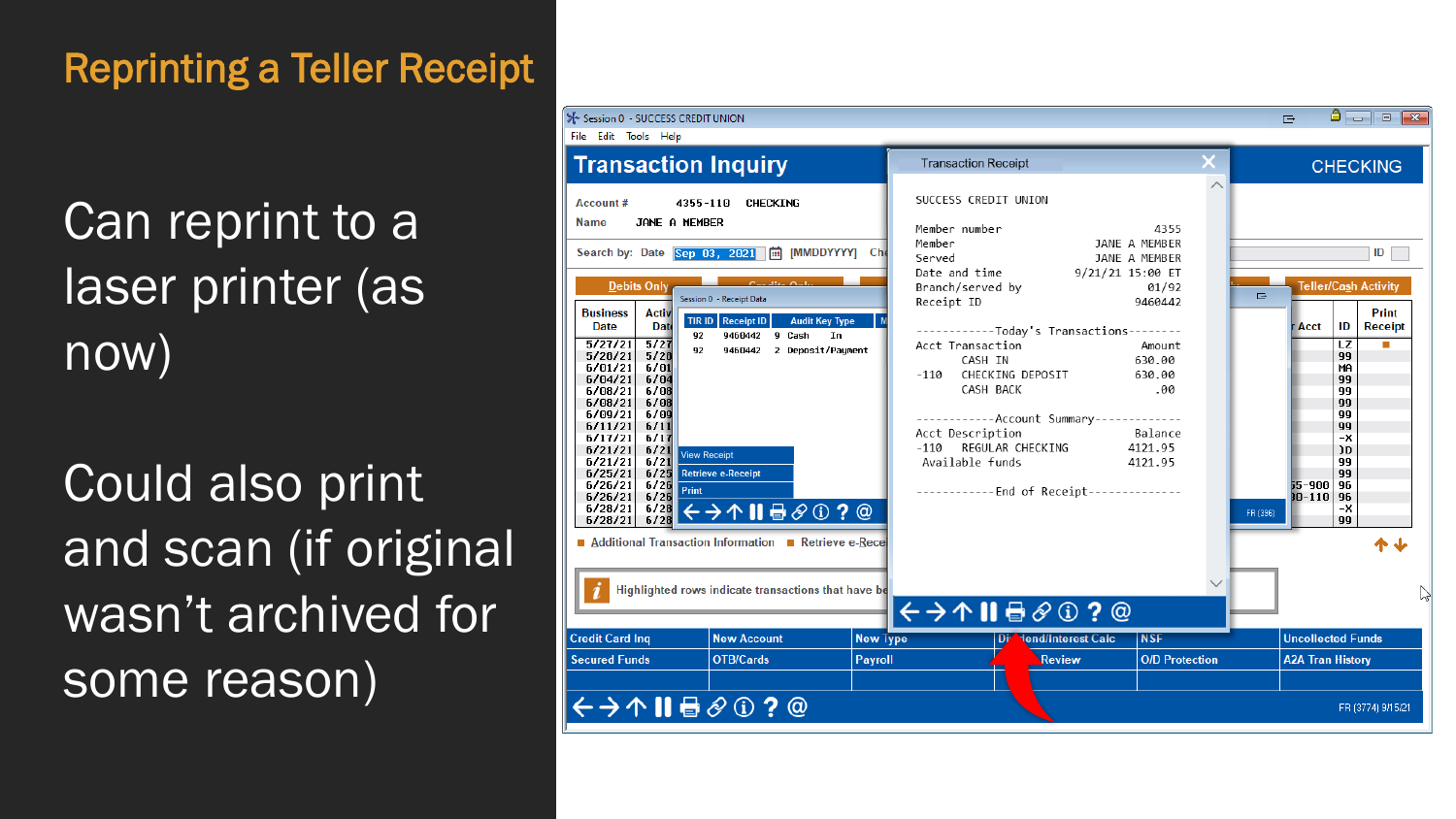

If we constructed this via an API using data from the new receipt table, could we do reprints this way for ALL receipts, not just teller?